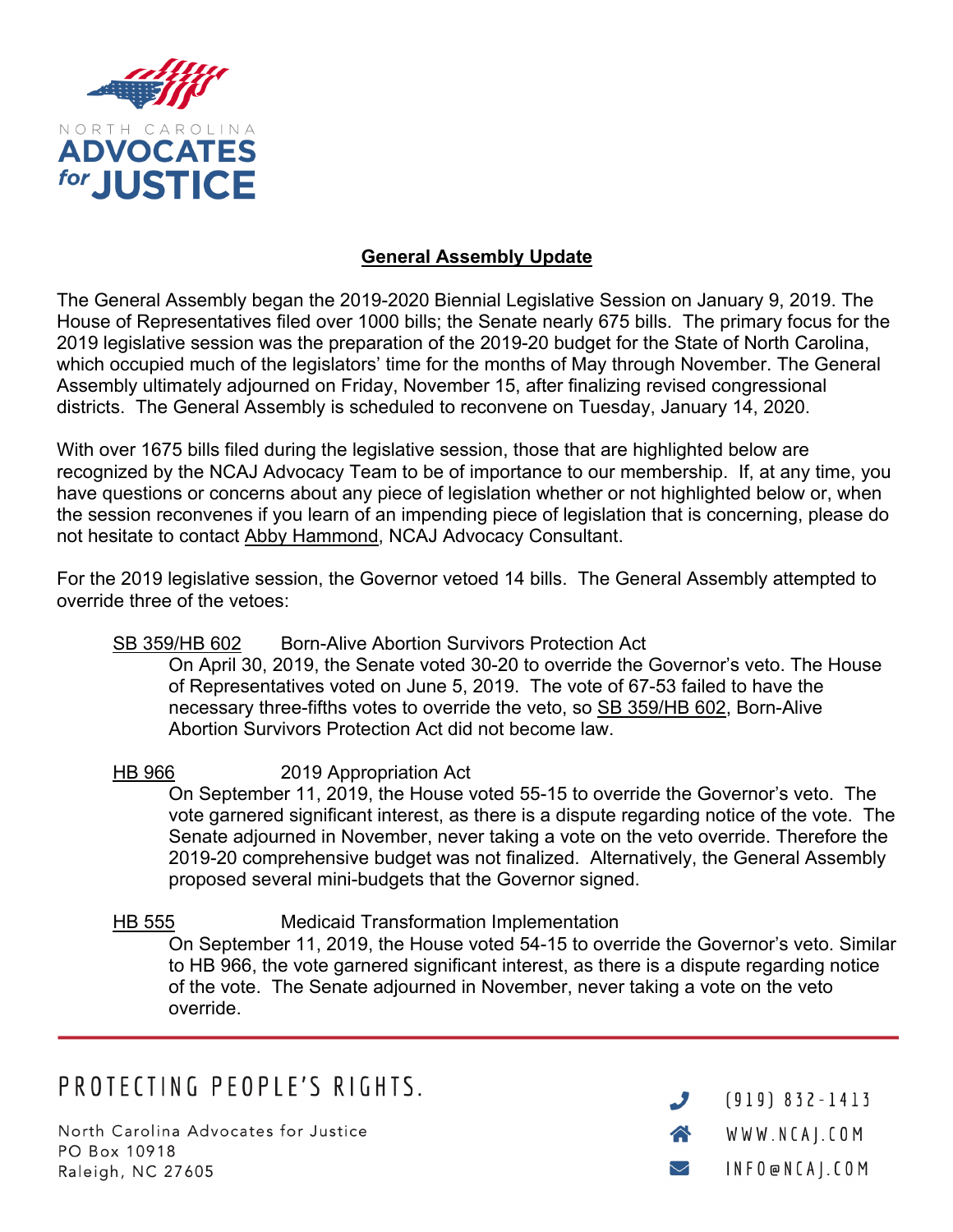

The following bills were vetoed by the Governor and no subsequent action taken by either the Senate or the House of Representatives:

| SB 392 | <b>Various Charter School Changes</b>                   |
|--------|---------------------------------------------------------|
| SB 320 | <b>Regional Water Systems and State Grants</b>          |
| HB 370 | <b>Require Cooperation with ICE Detainers</b>           |
| HB 645 | <b>Revisions to Outdoor Advertising Laws</b>            |
| SB 438 | Excellent Public Schools Act of 2019                    |
| SB 553 | Regulatory Reform Act of 2019                           |
| SB 250 | Remove Foreign Citizens from Voting Rolls               |
| SB 354 | Strengthening Educators' Pay Act                        |
| SB 578 | Reduce Franchise Tax/Expand Film Grants                 |
| HB 231 | <b>UNC &amp; Community College Pay/Retiree Bonus</b>    |
| HB 398 | Information Technology Budget/2019-2021 Fiscal Biennium |

The Governor has three options when sent a ratified bill from the General Assembly: (1) sign the bill so that it becomes law; (2) veto the bill, potentially allowing the General Assembly to override the veto; or (3) to allow a defined period of days to expire without taking action on the bill, allowing the bill to become law without the Governor's signature. The third option rarely occurs, but the following three bills become law without signature in the 2019 legislative session:

| HB 327/SB 529/SL 2019-77 | <b>Fees/Returned Checks</b>           |
|--------------------------|---------------------------------------|
| SB 86/SL 2019-202        | <b>Small Business Health Care Act</b> |
| SB 522 / SL 2019-248     | Low-Perf. Schools/Adv. Teaching Roles |

Below are summaries of bills that became law. **This is** *not an exhaustive* **list** and we welcome your inquiries about any bill not included in this summary.

The following are bills have become law:

HB 29/SL 2019-221 – Standing Up for Rape Victims Act of 2019

This bill addresses the testing of sexual assault examination kits by establishing protocols and funding necessary for testing the statewide inventory of untested sexual assault examination kits identified in a prior statewide audit. The bill appropriates \$6,000,000 over a two-year period to the Department of Justice to cover testing costs.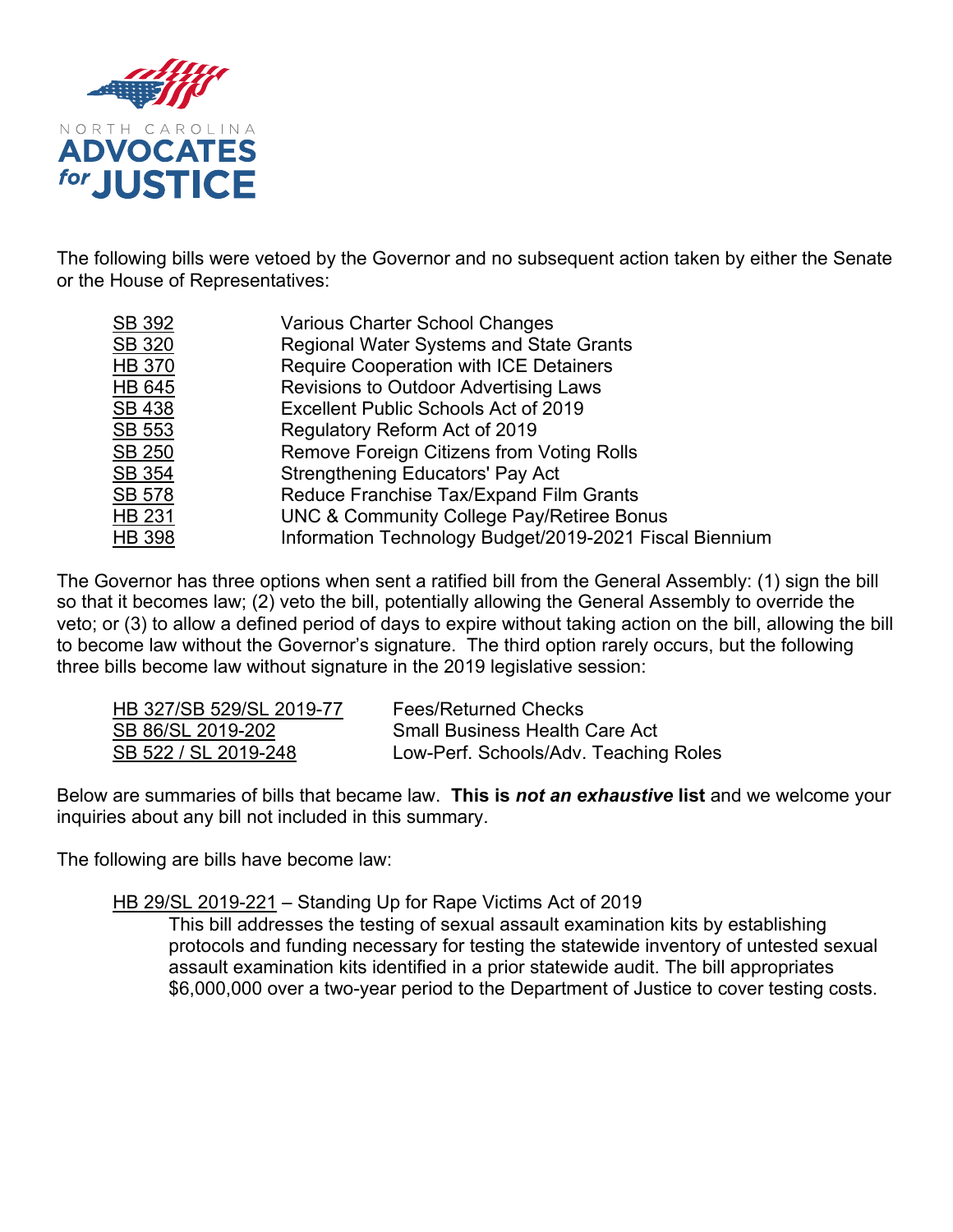

## HB 82/SL 2019-36 - Railroad Crossings/On-Track Equipment

This bill clarifies that vehicles and persons must obey railroad signals and crossing rules for on-track equipment.

# HB 131/SL 2019-35 – Repeal Map Act

This bill repeals the Transportation Corridor Official Map Act, which was reviewed by the Court of Appeals in 2015 in *Kirby v. North Carolina.*

## HB 253 (Joint Resolution) – Confirm James Gillen/Industrial Commission

James Gillen was confirmed as a new Full Commissioner to the Industrial Commission. Commissioner Gillen returned to Raleigh after serving as a Deputy Commissioner in Asheville.

## HB 254 (Joint Resolution) – Confirm Ken Goodman/Industrial Commission

Ken Goodman was confirmed as a new Full Commissioner to the Industrial Commission. Commissioner Goodman resigned his seat at the General Assembly. Governor Cooper appointed his replacement, Scott Brewer, on May 1, 2019.

## HB 283/SL 2019-228 – Conner's Law

This bill addresses persons assaulted or killed as an emergency worker in the line of duty. The bill first alters the felony levels for assault with a firearm upon a law enforcement officer, probation officer, or parole officer while the officer is in the performance of his or her duties from a Class E felony to a Class D felony. Assault on a firefighter, an emergency medical technician, medical responder, and hospital personnel is changed as follows: without a firearm was elevated from a Class H to a Class G felony, and with a firearm was elevated from a Class F to a Class E felony. The bill also allows the Industrial Commission to award a death benefit in the amount of one hundred thousand dollars (\$100,000) to be paid when a covered person under G.S. 143-166.2(1) is murdered in the line of duty.

# HB 301/ SL 2019-33 – CIP Revisions/Juvenile Code

This bill revises the Juvenile Code pursuant to recommendations by the Court Improvement Program (CIP).

#### HB 323/SL 2019-150 – Assess Costs of Local LEO Crime Lab Analysis

This bill alters assessment of court costs for defendants in criminal proceedings by expanding beyond local government to include costs for lab services performed by a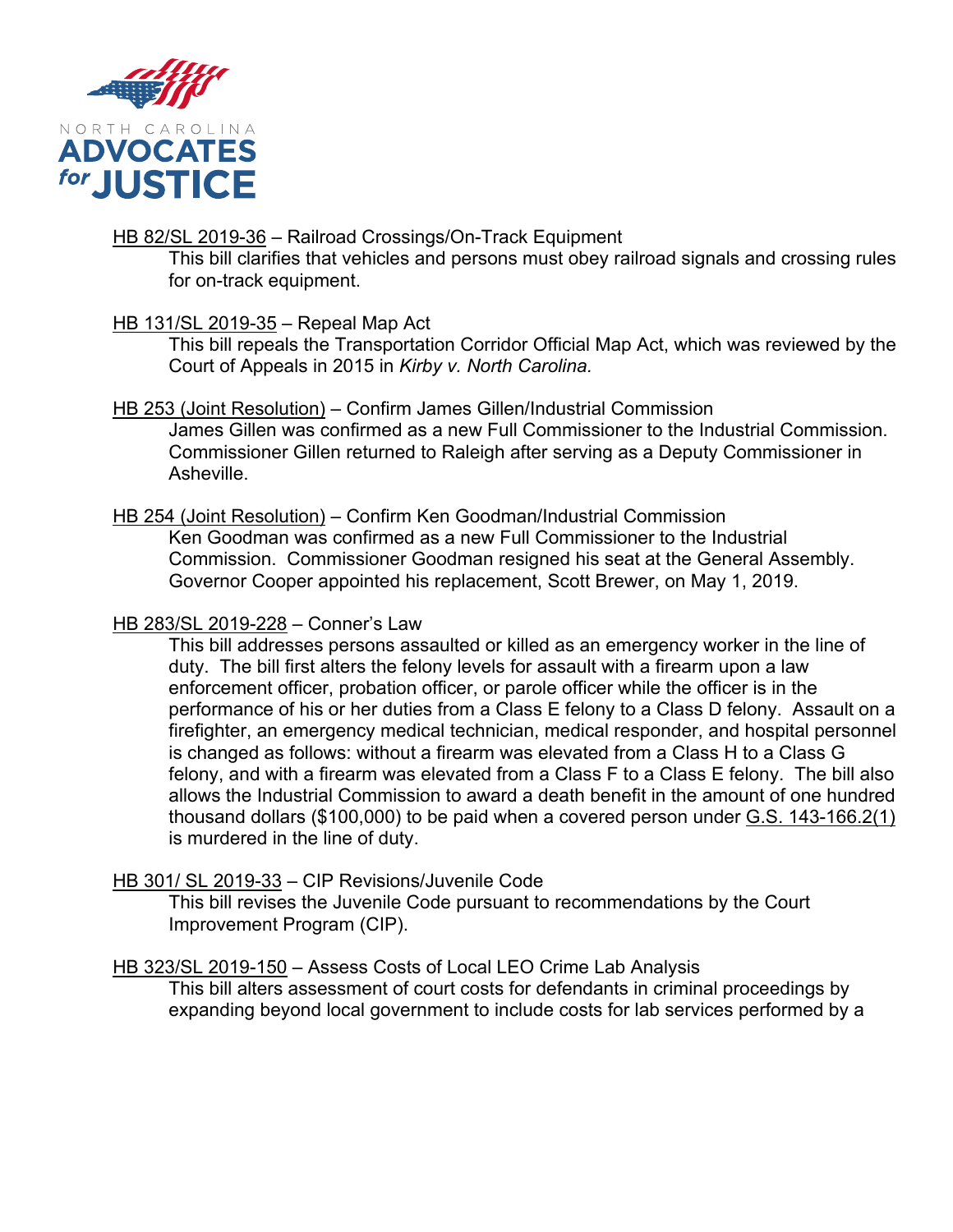

privately-owned lab or for the services of an expert witness employed by a privatelyowned lab.

#### HB 391/SL 2019-194 – Passenger Protection Act

This bill is in response to safety concerns for ride sharing. The bill creates new criminal offenses relating to transportation network company drivers and provides certain notice requirements to be in place for network company drivers.

#### HB 415/SL 2019-47 – Photos of Juveniles/Show-Ups

This bill clarifies that an investigator shall photograph a juvenile suspect who is 10 years of age or older at the time and place of the show-up if the juvenile is reported to have committed a nondivertible offense as set forth in G.S. 7B-1701 or common law robbery.

## HB 469/SL 2019-172 – Various Family Law Changes

This bill makes several changes to the practice of family law regarding equitable distribution, parenting coordinators, and adoption law.

## HB 470/SL 2019-243 – Administration of Justice Changes

The bill contains numerous changes to the judicial system, such as when an emergency judge may be appointment, directives to the Supreme Court to promulgate rules for electronic filing, alters frequency of filing of reports by the Office of the Administrative Courts to only once a year, expunction requirements when a case is remanded to district court for juvenile adjudication, and increases justification for "good cause" continuances when a party, witness, or counsel of record is serving a public body in North Carolina. Finally, this bill clarifies that investigations by the Judicial Standards Commission are limited to conduct and not matters of law

#### HB 474/SL 2019-83 – Death by Distribution

This bill addresses a death caused by a person "unlawfully sell[ing] at least one certain controlled substance" in which the user dies. The controlled substances include any opium, opiate, or opioid; any synthetic or natural salt, compound, derivative, or preparation of opium, opiate, or opioid; cocaine or any other substance described in G.S. 90-90(1)(d); methamphetamine; a depressant described in G.S. 90-92(a)(1); or a mixture of one or more of these substance.

HB 531/SL 2019-53 – Protect. Tenants at Foreclosure Act Restored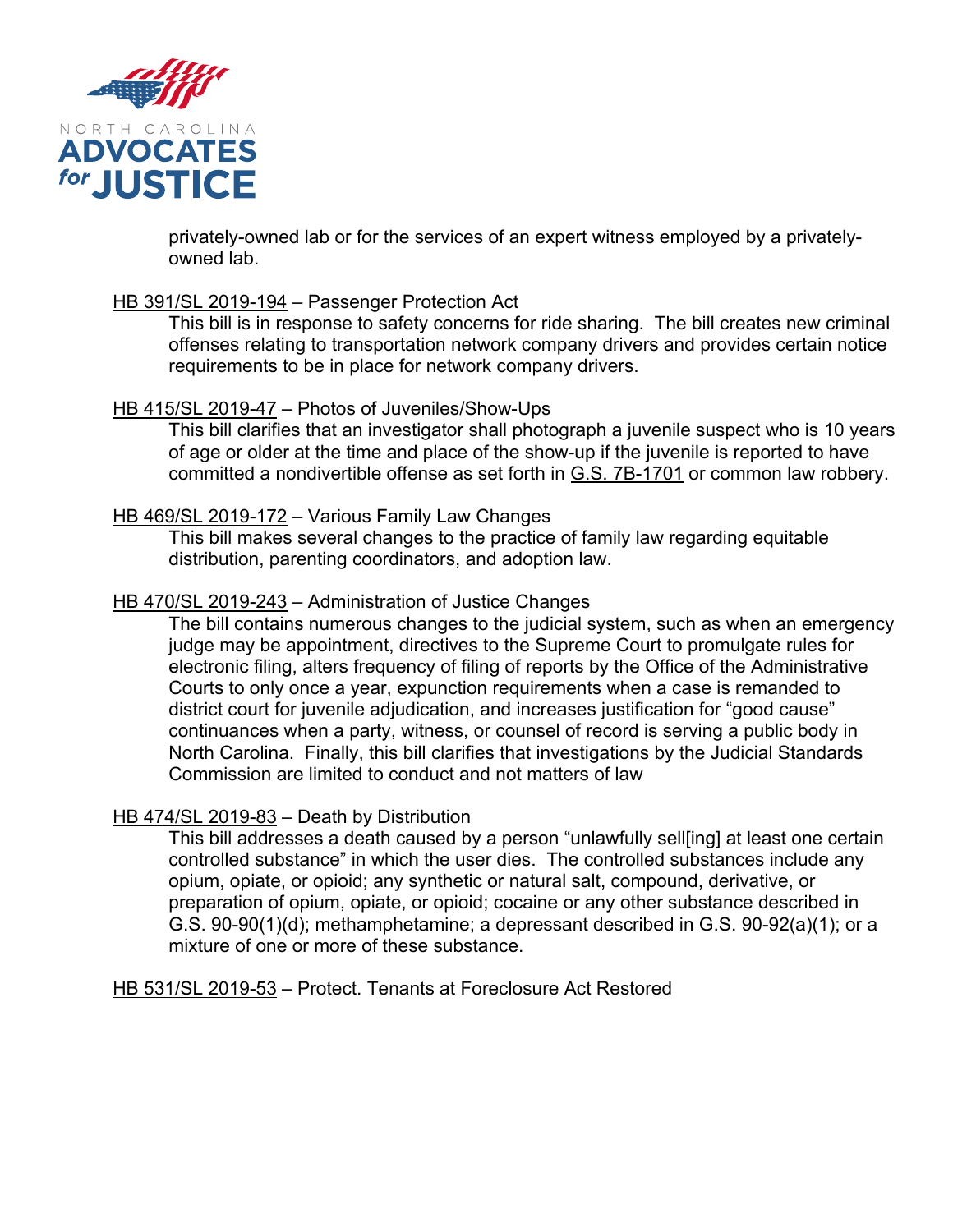

The bill makes changes to the General Statutes to reflect the Restoration of the Federal Protecting Tenants at Foreclosure Act (PTFA) that was permanently extended by the federal government in May of 2019.

## HB 578/SL 2019-42 – Modify Legitimations Provisions

This bill adjusts a requirement in the General Statutes that conflicts with a 1981 Court of Appeals case. The statute has been updated so that child's surname will remain the same unless the parents agree to request the surname be changed, or if the court orders a change in the surname as being in the best interests of the child.

#### HB 617/SL 2019-41 – Allow Repeat Referral to Teen Court

G.S. 7B-1706(c) restricted referral of a juvenile to a teen court program if the juvenile had previously been referred to a teen court. This bill removes that prohibition.

## HB 760/SL 2019-193 - Expand Loss Prevention Investigations

This bill alters the prosecution standards for the crime of obtaining property by false pretenses. The State is no longer "required to establish that all of the acts constituting the crime occurred in this State or within a single city, county, or local jurisdiction of this State, and it is no defense that not all of the acts constituting the crime occurred in this State or within a single city, county, or local jurisdiction of this State."

#### HB 1000/SL 2019-229 – Raise the Age Funding

During the 2017 legislative session, the General Assembly enacted the Juvenile Justice Reinvestment Act, commonly referred to as "Raise the Age," in the budget. The change of age became effective on December 1, 2019. However, the 2017 budget provided no funding for implementation. This bill provides the necessary funding for implement of Raise the Age based upon feedback and suggestions from the Juvenile Jurisdiction Advisory Committee, the Administrative Office of the Courts, the Office of Indigent Defense Services, and the Department of Public Safety, along with other stakeholders.

#### SB 29/SL 2019-157 – Move Over Law/Increase Penalties/Amber Lights

This bill addresses the move over requirements for emergencies vehicles. If a serious injury or death occurs based on the driver's failure to move over, the person may be guilty of a Class F felony, formerly a Class I felony. This bill further restricts the use of flashing or strobing amber lights to certain statutorily identified vehicles.

SB 75/SL 2019-2 – Restore Ct. of Appeals Membership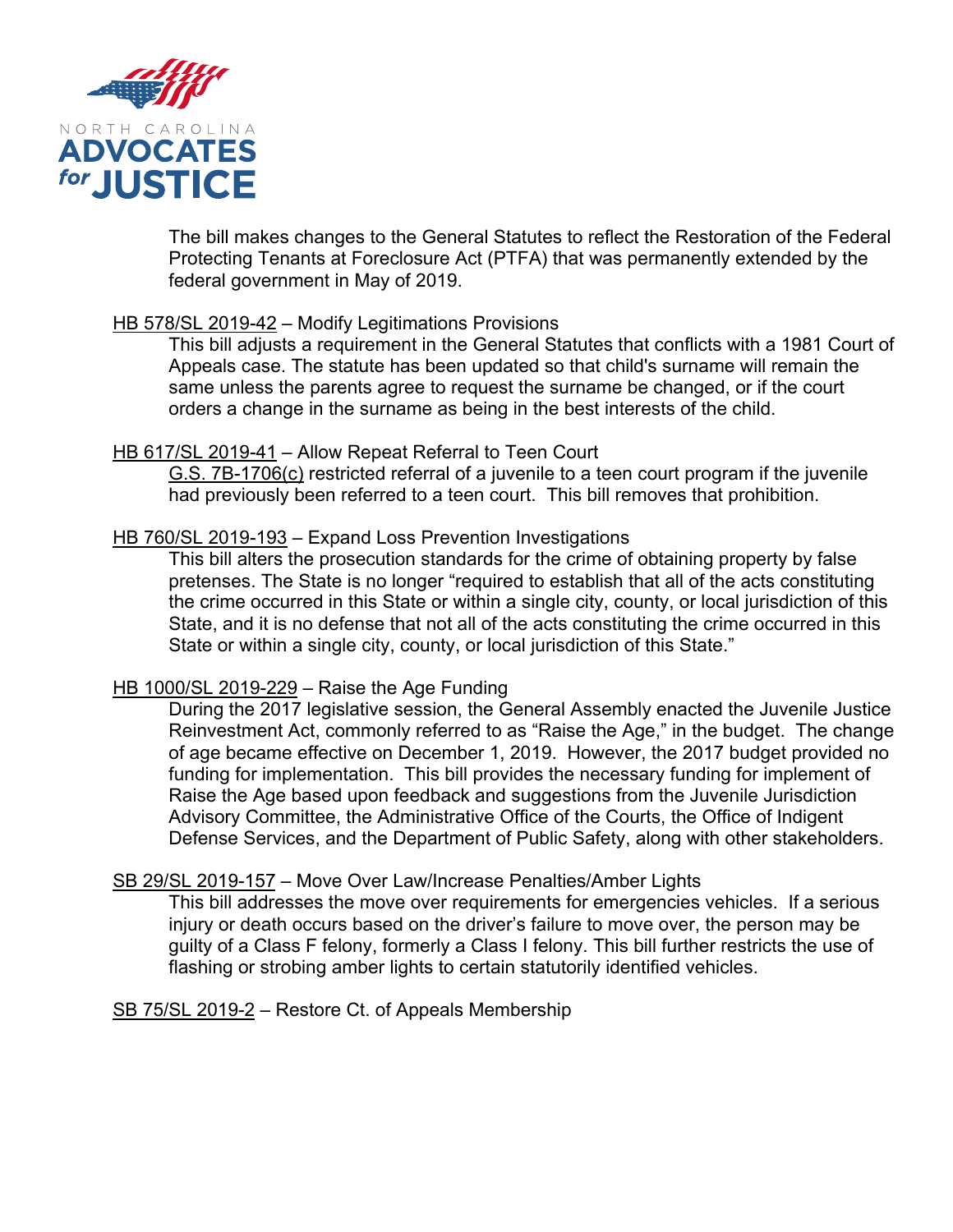

This was one of the first session laws of 2019. Based on prior legislative action, the North Carolina Court of Appeals was to shrink from 15 members to 12 members beginning this year. The General Assembly reviewed the impending reduction and removed the 2017 provision that would have eliminated the seats. In light of transitions on the appellate courts, the Supreme Court acquired a new justice, Mark Davis, and the Court of Appeals acquired two new judges, Chris Brooks and Reuben Young.

## SB 148/SL 2019-48 – Public Records/Release of LEO Recordings

This bill addresses visual and audio recordings captured by law enforcement. These records may now be released for suspect identification or apprehension, or to locate a missing or abducted person.

## SB 151/ SL 2019-40 – Break or Enter Pharmacy/Increase Penalty

In response to law enforcement allegations of breaking and entering of pharmacies to obtain opioids, this bill states that a person who breaks or enters a pharmacy with the intent to commit a larceny of a controlled substance is guilty of a Class E felony.

## SB 199/SL 2019-245 – Child Sex Abuse/Strengthening Laws

This bill expands the duty to report crimes against juveniles. The bill also expands the statute of limitations for a misdemeanor crime against children to 10 years after the commission of the crime. The bill further regulates online usage by "high-risk sex offenders." Finally, the bill created a 10-year statute of limitation for a plaintiff to file a civil action against a defendant for claims related to sexual abuse suffered while the plaintiff was under 18 years of age. The bill initially passed the Senate with a provision allowing investigative grand jury proceedings. However, the bill was reconsidered after third reading and referred to the Senate Judiciary committee, at which time the investigative grand jury proceedings were removed. Ultimately, the bill went to a conference committee and reappeared as the legislative session was closing.

#### SB 332/SL 2019-164 – Civil Procedure/Limitations/Land Surveyors

This bill repeals the ten-year cause of action set forth in G.S. 1-47(6) against registered land surveyors. The bill further amends G.S. 1-52(18) to address what causes of actions against a professional land surveyor are subject to a three-year or seven-year statute of limitations.

SB 356/SL 2019-251 – DOT Cash and Accountability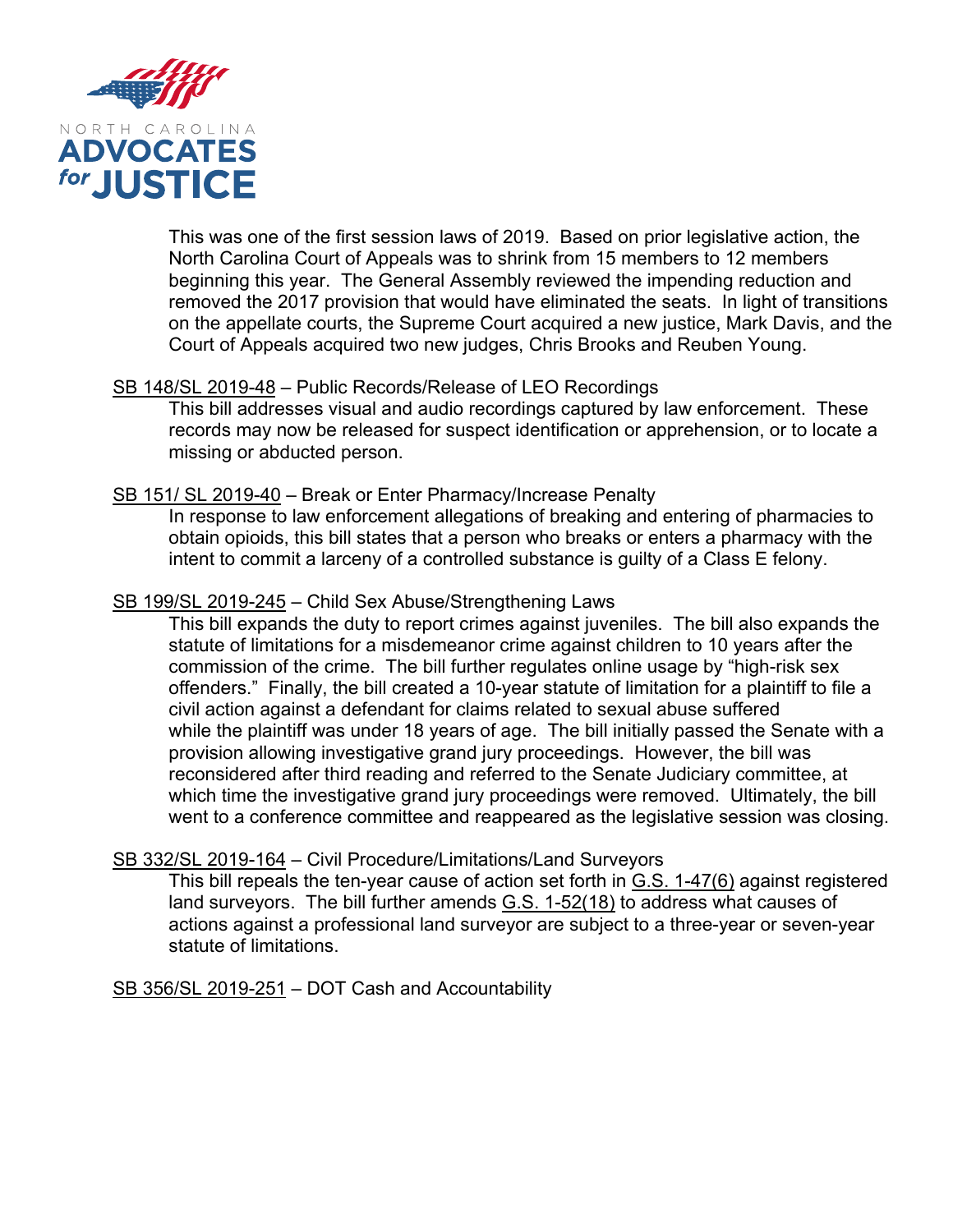

This bill makes significant fiscal changes for the Department of Transportation and requires a review by the State Auditor by March of 2020. However, a significant change within the bill addresses the on-going litigation related to the Map Act. The bill limits the Department of Transportation to paying no more than one hundred fifty million dollars (\$150,000,000) compensation each fiscal year for damages under the Map Act. In addition to this distribution cap, the bill further changes the rate of accrual for interest in two prongs: first, the time frame is adjusted from "date of taking to the date of the judgment" to "date of taking to the date of satisfaction of the judgment," and second, the interest shall be simple interest, as opposed to compound interest. A case regarding the Map Act is pending before the Supreme Court in *Chappell v. NCDOT*, which is scheduled for oral argument in December of 2019.

## SB 394/SL 2019-113 – Changes to Estates & Trusts Statutes

This bill makes numerous changes to the estates, trusts, and guardianship statutes set forth in the General Statutes. The changes address issues such as surviving spousal allowance and that an action to reform, terminate, or modify certain trusts may be commenced at any time.

#### SB 413/SL 2019-186 - Raise the Age Modifications

This bill proposes several conforming changes necessary to other portions of the General Statutes based upon the Juvenile Justice Reinvestment Act of 2017. This bill attempts to address those necessary changes to implement Raise the Age on December 1, 2019.

#### SB 478/SL 2019-167 – Modify Appointment Reporting

This bill addresses annual reporting requirements of boards and commissions. This bill also repealed the 2016 session law altering the appointment terms of Commissioners of Full Commissioners to the Industrial Commission. The 2016 session law had been subjected to litigation.

#### SB 508/SL 2019-147 – Civil Procedure/Deponent Declaration

This bill addresses the scenario of court reporters conducting depositions of persons without identification. The bill provides that if "a deponent lacks the government-issued photographic identification necessary for the deponent to be put on oath by the person before whom the deposition is taken, the deponent's testimony may be taken upon the deponent's signing a declaration stating that the deponent's testimony is given under penalty of perjury."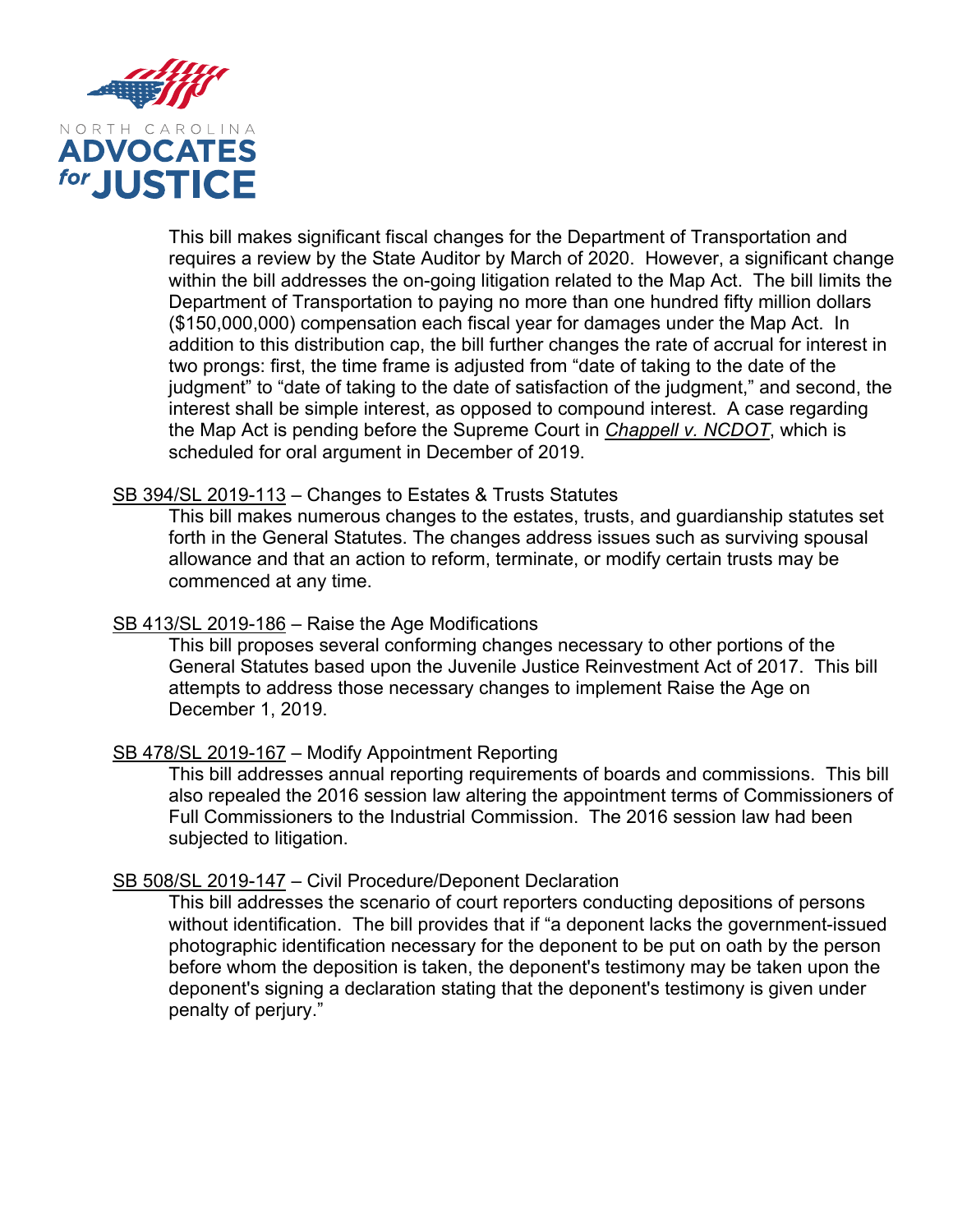

# SB 532/SL 2019-178 - Amends Probate/Trusts/Wills Choice of Law

This bill revises statutes concerning living probate, application for letters testamentary or letters of administration, choice of law for out of state wills, and clarifies status of immunity for transfer of property held in a tenancy by the entireties to a tenancy by the entireties trust.

## SB 584/SL 2019-198 – Criminal Law Reform

In 2018, the General Assembly began an attempt to recodify all crimes. In addition, all counties, cities, towns, and metropolitan sewerage districts were directed to report all ordinances with a description of the conduct subject to criminal punishment in such ordinance. This bill extended the reporting deadline to November 1, 2019. In addition, this bill delays the effective date of any rule approved by the Rules Review Commission that creates a new criminal offense or otherwise subjects a person to criminal penalties, allowing the General Assembly the opportunity to review the rule before it is codified in the Administrative Code.

# SB 572/SL 2019-232 – University System Risk Management Provisions

While a prior version of this bill addressed changes to the legal representation of Scorporations, the bill now addresses the sale of alcohol within facilities of public universities. The bill clarifies that a public university is authorized to obtain liability insurance to cover the sale or serving of alcohol on the public university's campus or at a facility leased or owned by the public university.

# SB 682/SL 2019-216 – Implement Crime Victim Rights Amendment

This bill sets forth the statutory changes for implementation of the 2018 constitutional amendment to Section 37 of the North Carolina Constitution to expand the protections and safeguards for victims of crime. The bill addresses the rights of victims under the Crime Victims' Right Act and certain acts of delinquency.

# SB 683/SL 2019-239 – Combat Absentee Ballot Fraud

This bill addressed absentee ballots in North Carolina and adds a requirement for a photocopy of identification to be submitted with an absentee ballot. In addition, a request for an absentee ballot must be submitted by the voter on a form created by the State Board of Elections. If a person assists the voter in completing a request for an absentee ballot that is not a near relative or legal guardian, the person aiding must be identified on the form. The bill makes additional changes to G.S. 163-237 and creates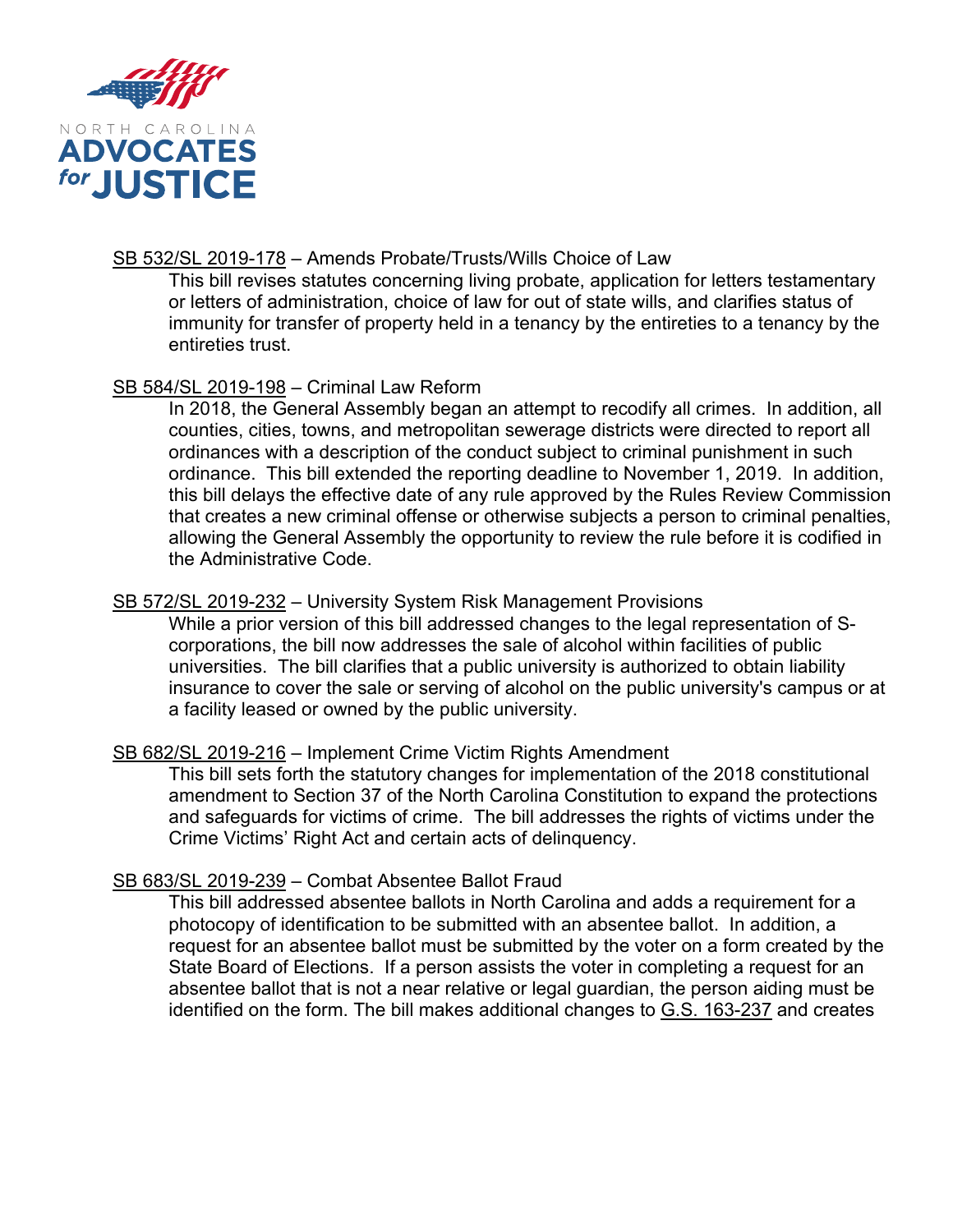

several new felonies related to absentee ballots. Finally, the bill re-instates voting the last Saturday of early one-stop voting.

The following are bills that have not become law but remain viable bills at the General Assembly. It is important to note that a legislative bill is not finalized until signed by the Governor or a veto is overridden by the General Assembly. Bills linked in this summary are subject to change, several with the input and involvement of the NCAJ's Advocacy Team and your fellow NCAJ members.

## **House Bills:**

## HB 121 – Expunction Related to RTA/No Conviction

In response to Raise the Age, which passed in the 2017 Juvenile Justice Reinvestment Act, one action item was to create the ability for persons between the ages of 16-18 to petition a trial court to expunge the following convictions: misdemeanor or Class H or I felony, other than a traffic offense. The bill further clarifies what expunged records may be available to prosecutors for the State of NC and provides for expungement without a formal hearing of dismissed or findings of not guilty or not responsible.

## HB 287 – Repeal G.S. 1-113 and G.S. 1-114

This bill would repeal two statutes that pre-date the Rules of Civil Procedure and address concepts of joint and several liability. After discussion in the House Judiciary Committee, the bill was re-referred to the Rules, Calendar, and Operation committee, but was never scheduled. It was unclear to interested parties how the repeal of the two identified statutes would affect litigation in North Carolina.

#### HB 400 – Omnibus Labor Law Changes

This bill originally contained five sections. Several sections of the bill make conforming changes to various acts within Chapter 95 regarding pending investigative efforts of the Department of Labor. The last portion of the bill created restrictions on conducting discovery efforts of employees of the Department of Labor, along with restricting use of information or reports developed by the agency. In consultation with the Department of Labor, the clause pertaining to employees was removed. The Advocacy Team continues to work with the Department of Labor to address the use of information or reports developed by the agency in subsequent third-party litigation.

HB 446 – Civil Pro./Punitive Damages/Change of Venue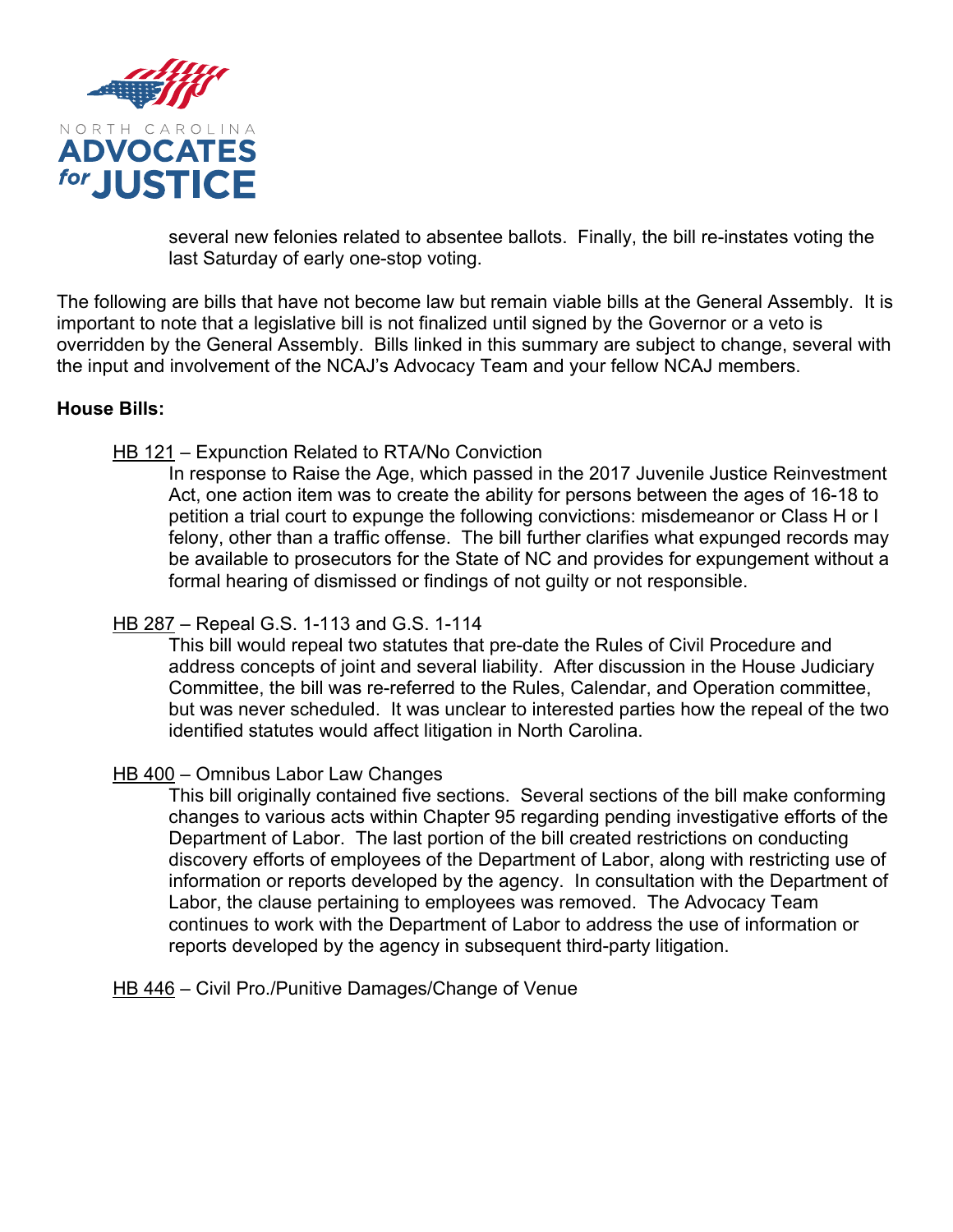

This bill would have required an action seeking punitive damages to be filed in the county where the defendant resides or does business. The bill was referred to the Rules, Calendar, and Operation committee, but was never scheduled.

#### HB 447 – Attractive Nuisances

This bill would relieve the owner of property from liability for a body of water, unless the owner creates a "sandy area for swimmers or makes other improvements that would make the body of water attractive to a child trespasser." The Advocacy Team spoke with the bill sponsor and hopes to work with the sponsor on potential amendments to this language.

#### HB 511 – North Carolina First Steps Act

This bill would increase judicial discretion in sentencing for drug trafficking offenses, to allow eligible prisoners sentenced for drug trafficking offenses to be released early on post-release supervision, and to authorize the Department of Information Technology (DIT) and the Administrative Office of the Courts (AOC) to study the collection of criminal justice data. This bill passed the House with bi-partisan support but was amended by the Senate. The House has not reviewed the Senate's revisions. The Advocacy Team continues to monitor this bill.

#### HB 611 – Amend Rules of Evid./Binding Arbitration

This bill was proposed to make the following changes to the Rules of Evidence: to allow the introduction of policy limits under Rule 411 and to repeal Rule 414. The bill also proposed a binding arbitration process if defendants admitted negligence and damages were limited to the insurance coverage limits. This bill successfully passed the House Judiciary committee, but the bill was met with opposition by business interests. The Advocacy Team will continue to work with the bill sponsor to reach a resolution on this bill.

#### HB 641 – Modifications to Various DPS Provisions

This bill was filed with a variety of changes to the Department of Public Safety. However, the bill also proposed changes to the State Torts Claim Act, which is within the jurisdiction of the Industrial Commission. The proposal, while attempting to limit inmate tort claims against the State, introduces a gross negligence standard into the State Torts Claim Act, and implements a three-strike policy on parties filing claims. These concerns were expressed to the Department of Public Safety. The Advocacy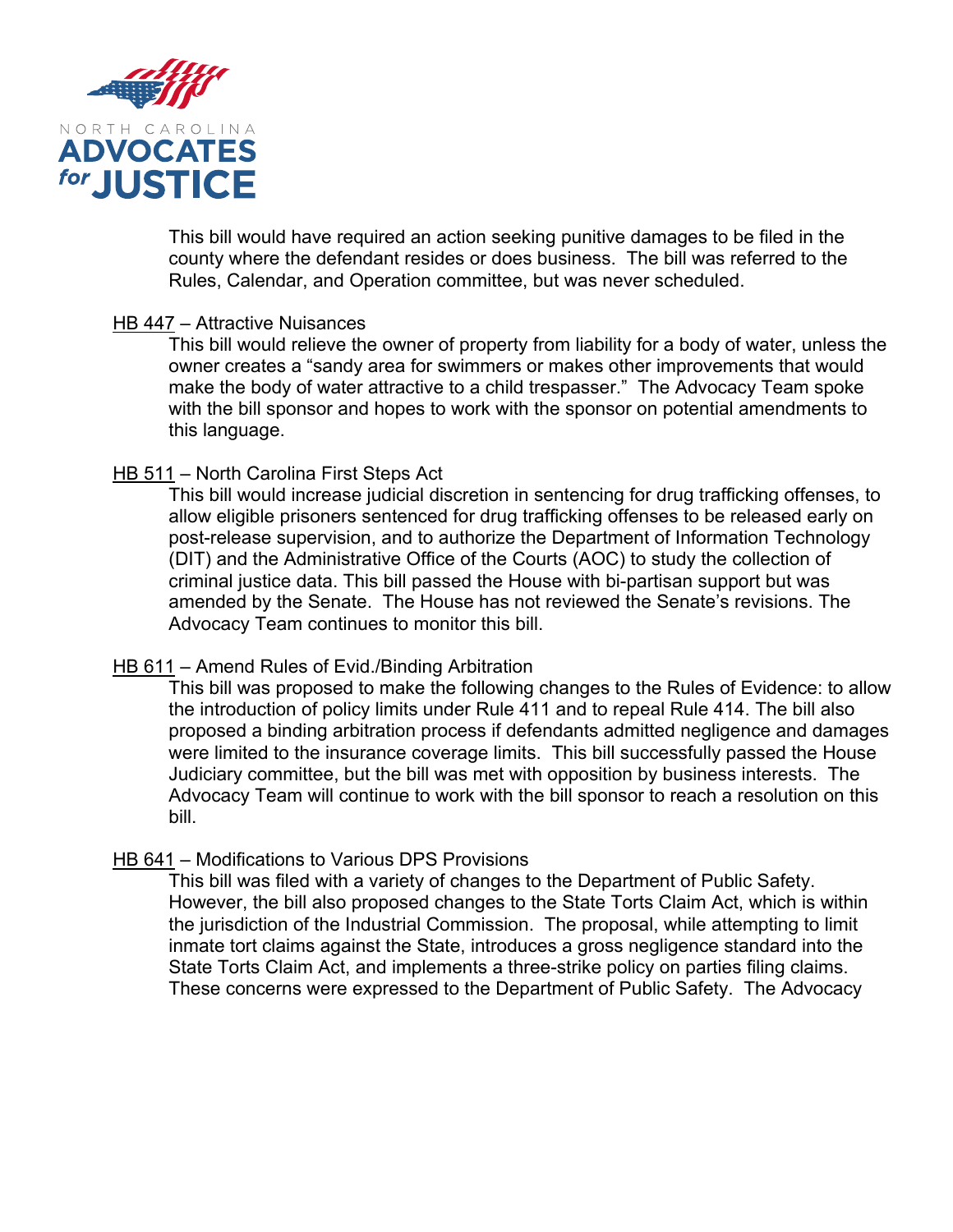

Team will continue to work with the agency to address the concerns over the proposed changes.

#### HB 707 – WC/Independent Truckers

This bill is a reoccurring legislative concept. For the 2019 session, the bill was scheduled before the House Judiciary committee and received an unfavorable report. The Advocacy Team will continue to monitor this issue, as it frequently reappears throughout a legislative session.

## HB 925 – Med Mal/Jury Instructions/Judicial Assignments

This bill proposed two changes to civil cases subject to Rule 9(j) of the Rules of Civil Procedure: (1) to allow the trial judge to submit written jury instructions to the jury irrespective of whether one or both parties consent; and (2) to allow a Senior Resident Superior Court Judge to designate a specific judge to preside over all proceedings in a particular case. After discussion in the House Judiciary Committee, the bill was rereferred to the Rules, Calendar, and Operation committee, but was never scheduled. The Advocacy Team and members of the Professional Negligence Section will continue to evaluate the content of this bill.

#### **Senate Bills:**

SB 217 - Change Superior Ct & District Ct Numbers.

This bill is necessary after changes in 2018 created inconsistencies in superior court and district court districts with prosecutorial districts. The bill is currently in a conference committee and the Advocacy Team will continue to monitor.

# SB 414 – Increase Allowed Annual Fees of State Bar

This bill proposed allowing the North Carolina State Bar to increase annual membership dues from three hundred dollars (\$300.00) to four hundred dollars (\$400.00), capping the increase to twenty-five dollars (\$25.00) every two years. The bill was referred to the Rules and Operations committee, but never scheduled for review. The Advocacy Team will continue to monitor this issue.

#### SB 445 – DOT Just Compensation Interest Rate

This bill proposed to repeal the 2016 changes to the Department of Transportation condemnation rate. The bill was referred to the Rules and Operation committee, but